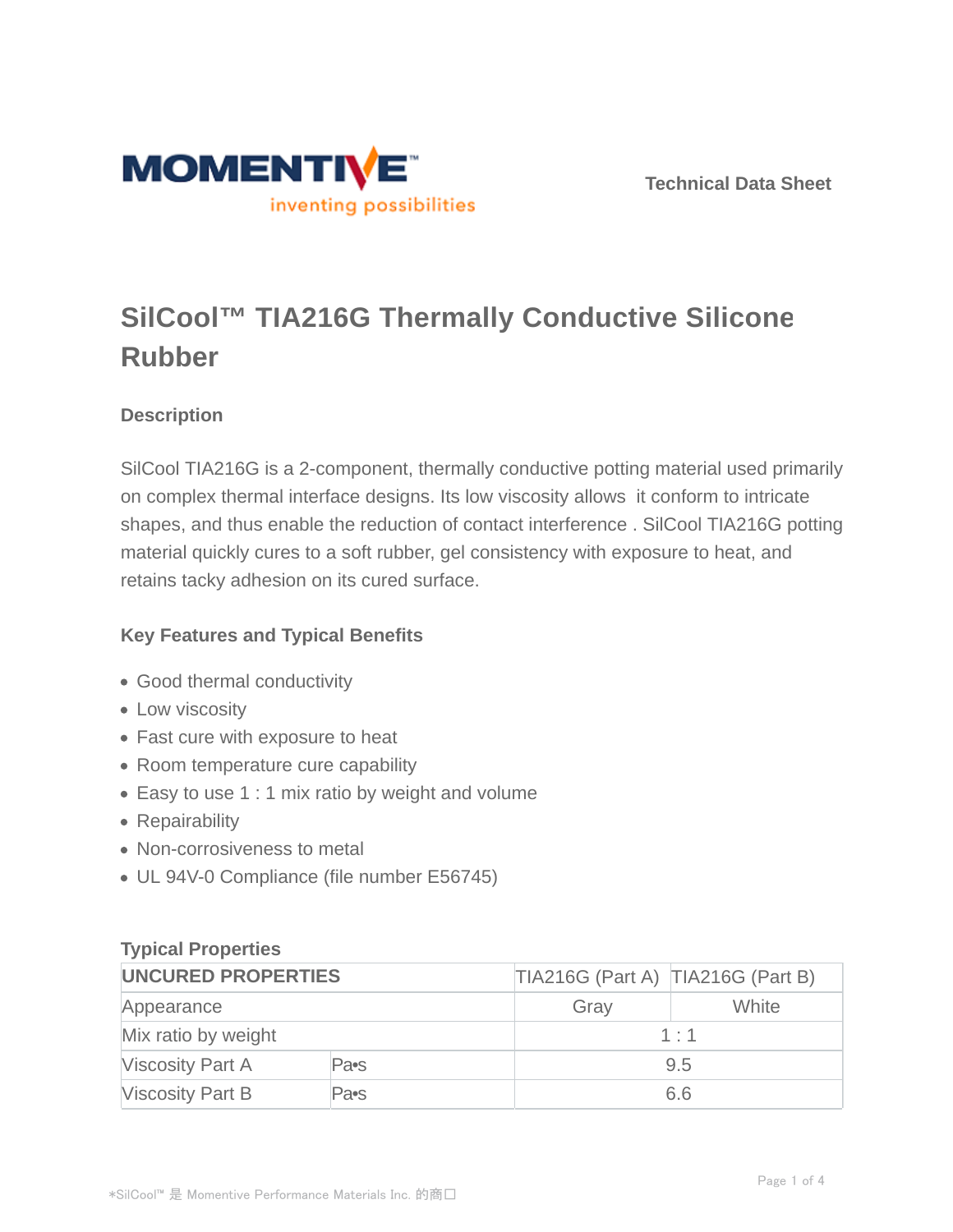| Viscosity after mixing | $ m$ Pa $\bullet$ s | 7.8 |
|------------------------|---------------------|-----|
| Work life at $23 °C$   | <b>Hours</b>        |     |
| Cure Time @ RT         | <b>Hours</b>        |     |
| Cure Time $@$ 70 $°C$  | <b>Hours</b>        | 0.5 |

\* SilCool is a trademark of Momentive Performance Materials Inc.

| CURED PROPERTIES (30 minutes @ 70°C) |                         |                                  |  |  |  |
|--------------------------------------|-------------------------|----------------------------------|--|--|--|
| Appearance                           |                         | Gray                             |  |  |  |
| Density (23°C)                       | q/cm <sup>3</sup>       | 2.69                             |  |  |  |
| <b>Hardness</b>                      | Shore E                 | 40                               |  |  |  |
| Thermal conductivity*3               | W/mK                    | 1.6                              |  |  |  |
| <b>Volume Resistivity</b>            | $M\Omega m/(\Omega.cm)$ | $4.0x10^6$ (4x10 <sup>14</sup> ) |  |  |  |
| Dielectric strength                  | kV/mm                   | 20                               |  |  |  |

Typical properties – are average data and are not to be used as or to develop specifications.

## **General Considerations for Use**

Materials such as water, sulfur, nitrogen compounds, organic metallic salts, phosphorus compounds, etc. contained in the surface of the substrate can inhibit curing. Pre-testing of a sample patch to determine compatibility is recommended.

#### **Product Safety, Handling and Storage**

Store in a cool, dry place out of direct sunlight and keep out of the reach of children.

#### **Patent Status**

Nothing contained herein shall be construed to imply the nonexistence of any relevant patents or to constitute the permission, inducement or recommendation to practice any invention covered by any patent, without authority from the owner of the patent.

#### **Product Safety, Handling and Storage**

Customers should review the latest Safety Data Sheet (SDS) and label for product safety information, safe handling instructions, personal protective equipment if necessary, emergency service contact information, and any special storage conditions required for safety. Momentive Performance Materials (MPM) maintains an aroundthe-clock emergency service for its products. SDS are available at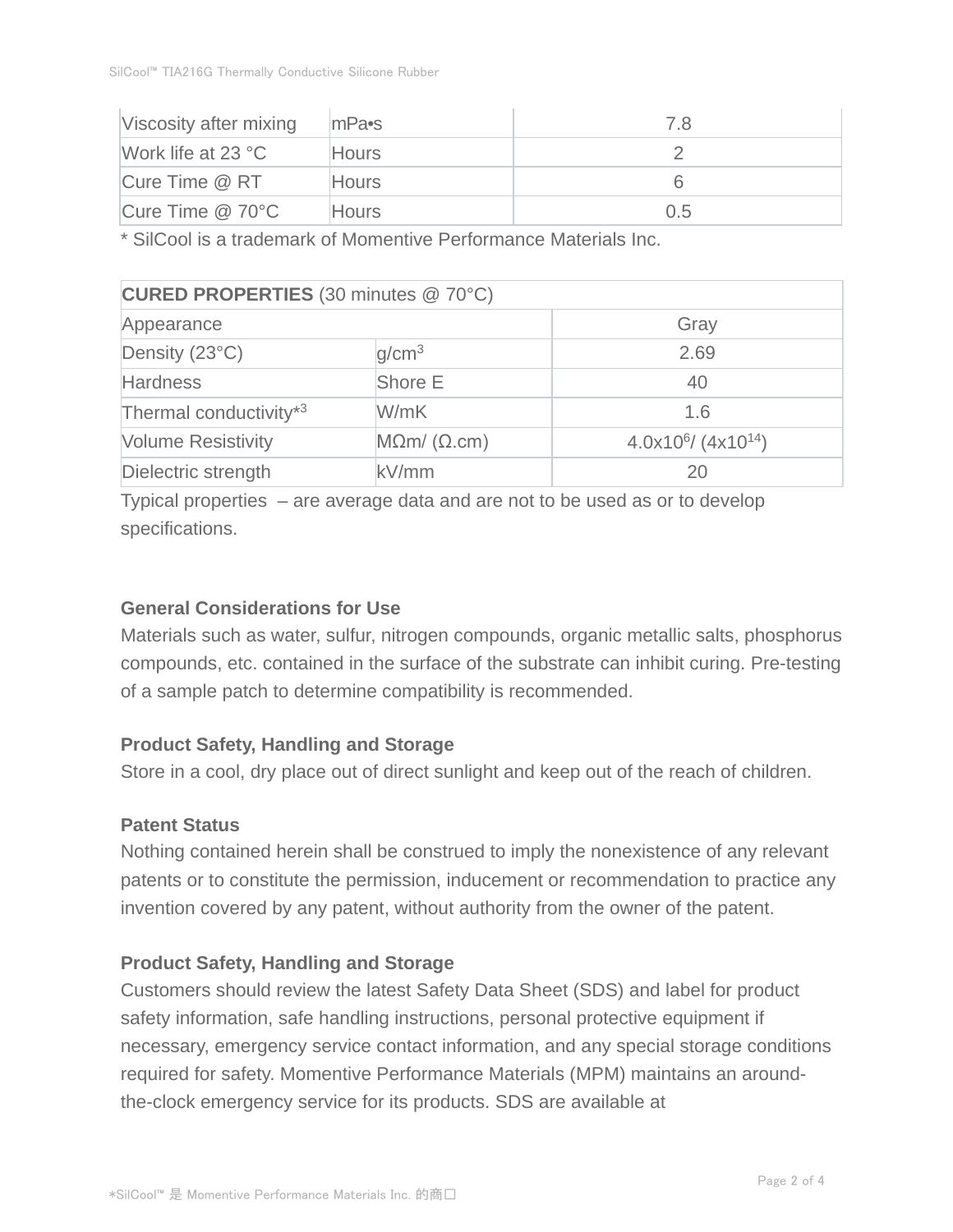www.momentive.com or, upon request, from any MPM representative. For product storage and handling procedures to maintain the product quality within our stated specifications, please review Certificates of Analysis, which are available in the Order Center. Use of other materials in conjunction with MPM products (for example, primers) may require additional precautions. Please review and follow the safety information provided by the manufacturer of such other materials.

#### **Limitations**

Customers must evaluate Momentive Performance Materials products and make their own determination as to fitness of use in their particular applications.

# **Contact Information**

Email commercial.services@momentive.com

#### **Telephone**

| <b>Americas</b> | <b>Latin America</b> | <b>EMEAI- Europe, Middle</b><br>East, Africa & India | <b>ASIA PACIFIC</b> |
|-----------------|----------------------|------------------------------------------------------|---------------------|
| +1 800 295 2392 | <b>Brazil</b>        | <b>Europe</b>                                        | <b>China</b>        |
| Toll free*      | +55 11 4534 9650     | +390510924300                                        | 800 820 0202        |
| +704 805 6946   | <b>Direct Number</b> | Direct number                                        | Toll free           |
| Direct Number   |                      |                                                      | +86 21 3860 4892    |
|                 |                      |                                                      | Direct number       |
| *All American   | <b>Mexico</b>        | <b>India, Middle East &amp;</b>                      | Japan               |
| countries       | +52 55 2169 7670     | <b>Africa</b>                                        | +81 3 5544 3111     |
|                 | <b>Direct Number</b> | + 91 44 71212207                                     | Direct number       |
|                 |                      | Direct number*                                       |                     |
|                 |                      | *All Middle Eastern                                  | <b>Korea</b>        |
|                 |                      | countries, Africa, India,                            | +82 2 6201 4600     |

For literature and technical assistance, visit our website at: www.momentive.com

#### **DISCLAIMER:**